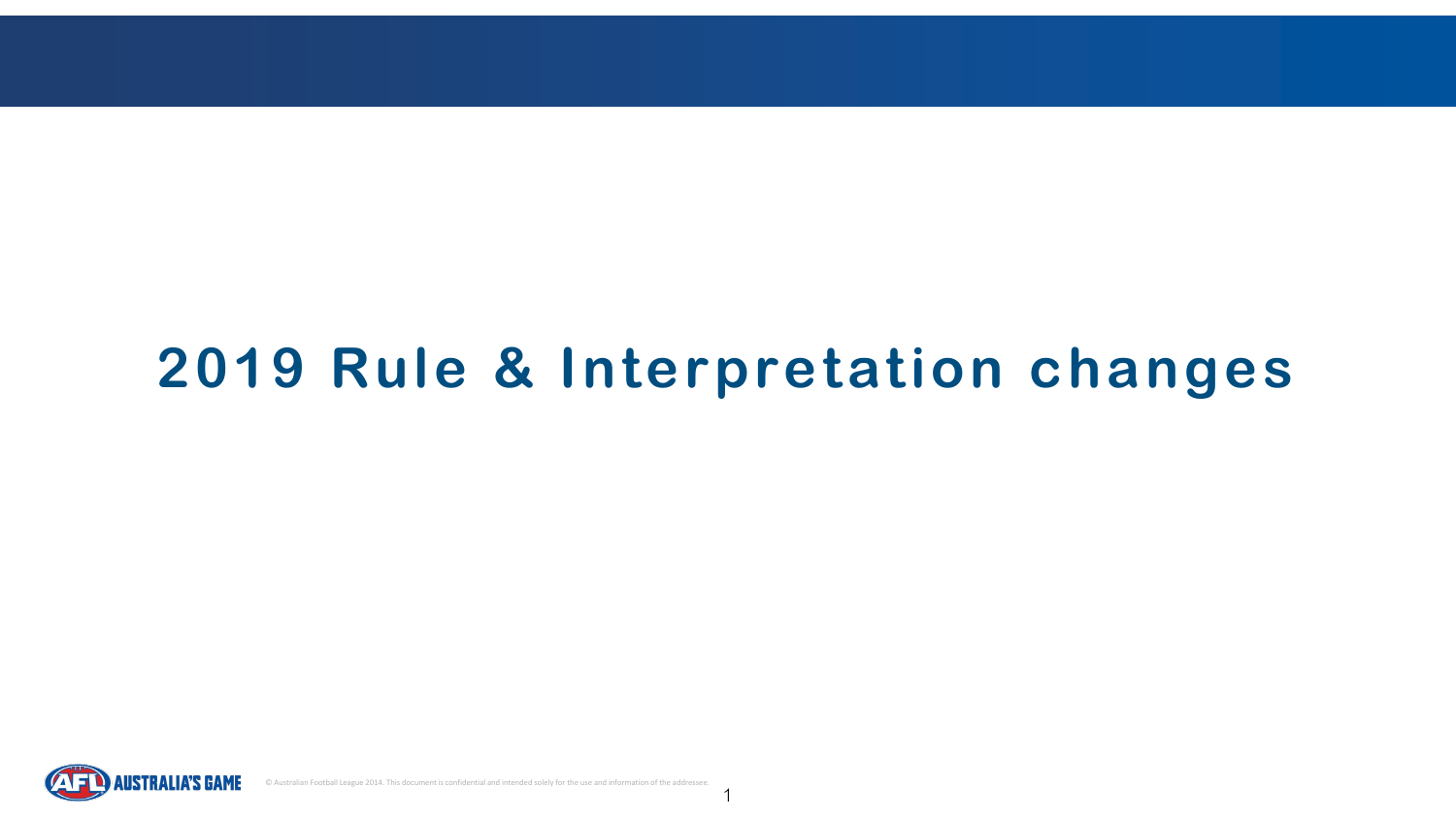- **The objectives of the review were:**
- ✓ **How do we highlight the instinctive nature of players**
- ✓ **How do we create an environment that allows coaches to create strategic tension**
- ✓ **How do we advance "The Game" for our fans**

#### **In 2018 a review of the laws of the game was undertaken**

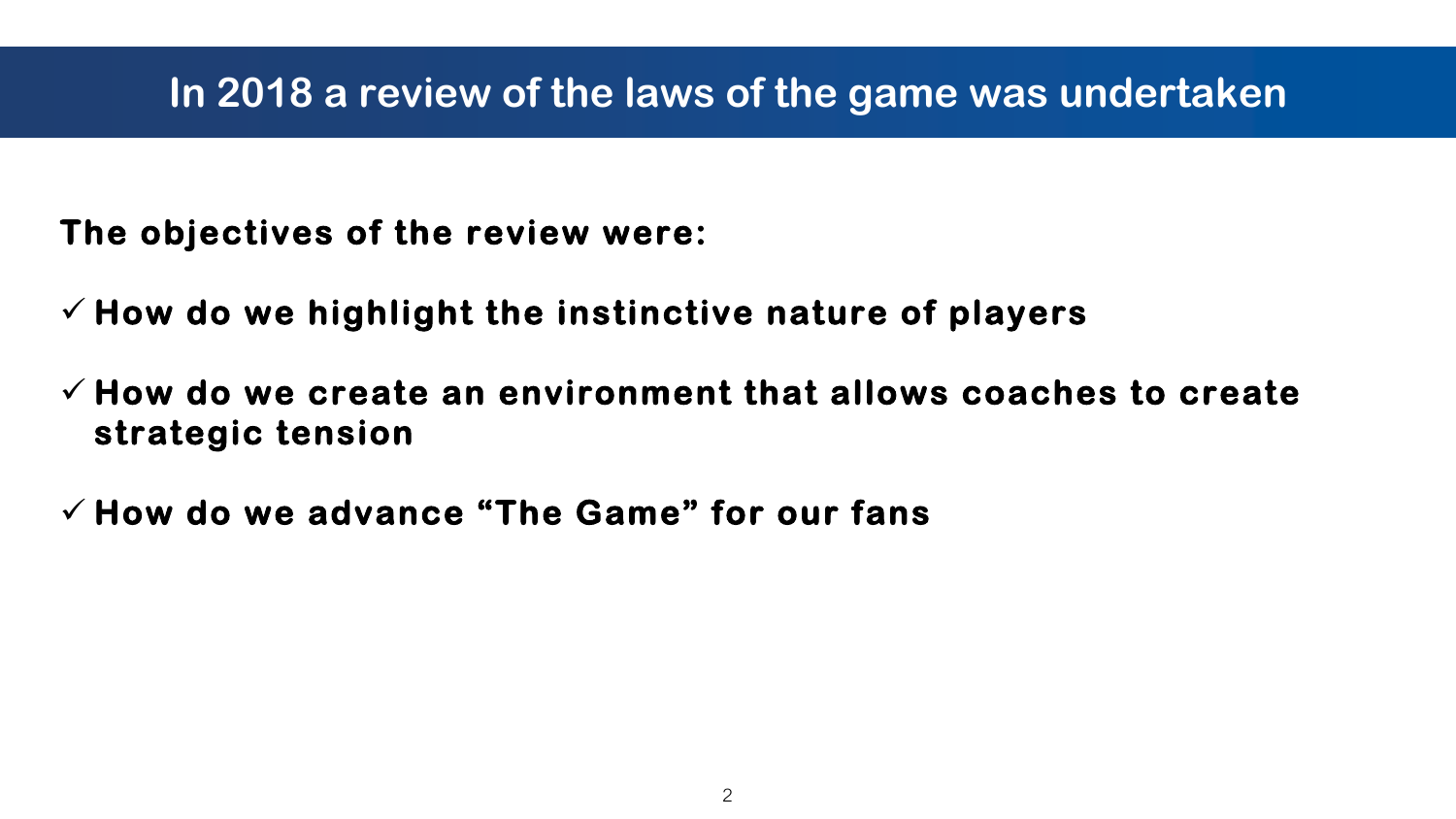| <b>Rule/interpretation</b><br>change                         | <b>Details</b>                                                                                                                                                                                                                                                                                                  | <b>Type of change</b>   |
|--------------------------------------------------------------|-----------------------------------------------------------------------------------------------------------------------------------------------------------------------------------------------------------------------------------------------------------------------------------------------------------------|-------------------------|
| <b>1. Traditional Centre</b><br><b>Bounce Set Up (6,6,6)</b> | Implementation of a traditional set up at centre bounces – Clubs must have<br>six Players inside both 50-Metre arcs, with one Player required to be inside<br>the Goal Square. Four Midfield Players are positioned inside the Centre<br>Square with the Wingmen required to be placed somewhere along the Wing | Laws of the game change |
| 2. Kick-Ins                                                  | • For Kick-Ins from a Behind, a Player will no longer need to kick to himself to Laws of the game change<br>Play On out of the Goal Square.<br>• Following a Behind, the man on The Mark will be positioned 10 metres from<br>the top of the Goal Square (currently 5 metres).                                  |                         |
| 3. Marks / Free Kicks<br><b>Deep Inside Defensive</b><br>50  | For all Defenders who take a Mark or gain a Free Kick within 9 metres of their   Laws of the game change<br>own Goal, the man on The Mark for the attacking team will be brought in line<br>with the top of the Goal Square.                                                                                    |                         |
| 4. Marking Contest<br>Hands in the back                      | • 'Hands in the Back' rule interpretation to be repealed, allowing a Player to<br>place his hands on the back of his opponent to protect his position in a<br>Marking contest but not to push the Player in the back.                                                                                           | Interpretation change   |
| 5. Kicking for Goal<br>post-siren                            | • A Player who has been awarded a Mark or Free Kick once play has ended<br>will now be able to Kick across their body using a Snap or Check-side Kick.<br>The Player shall dispose of the football directly in line with the man on The<br>Mark and the Goal.<br>3                                              | Laws of the game change |



#### **Summary - Rule/Interpretation Changes**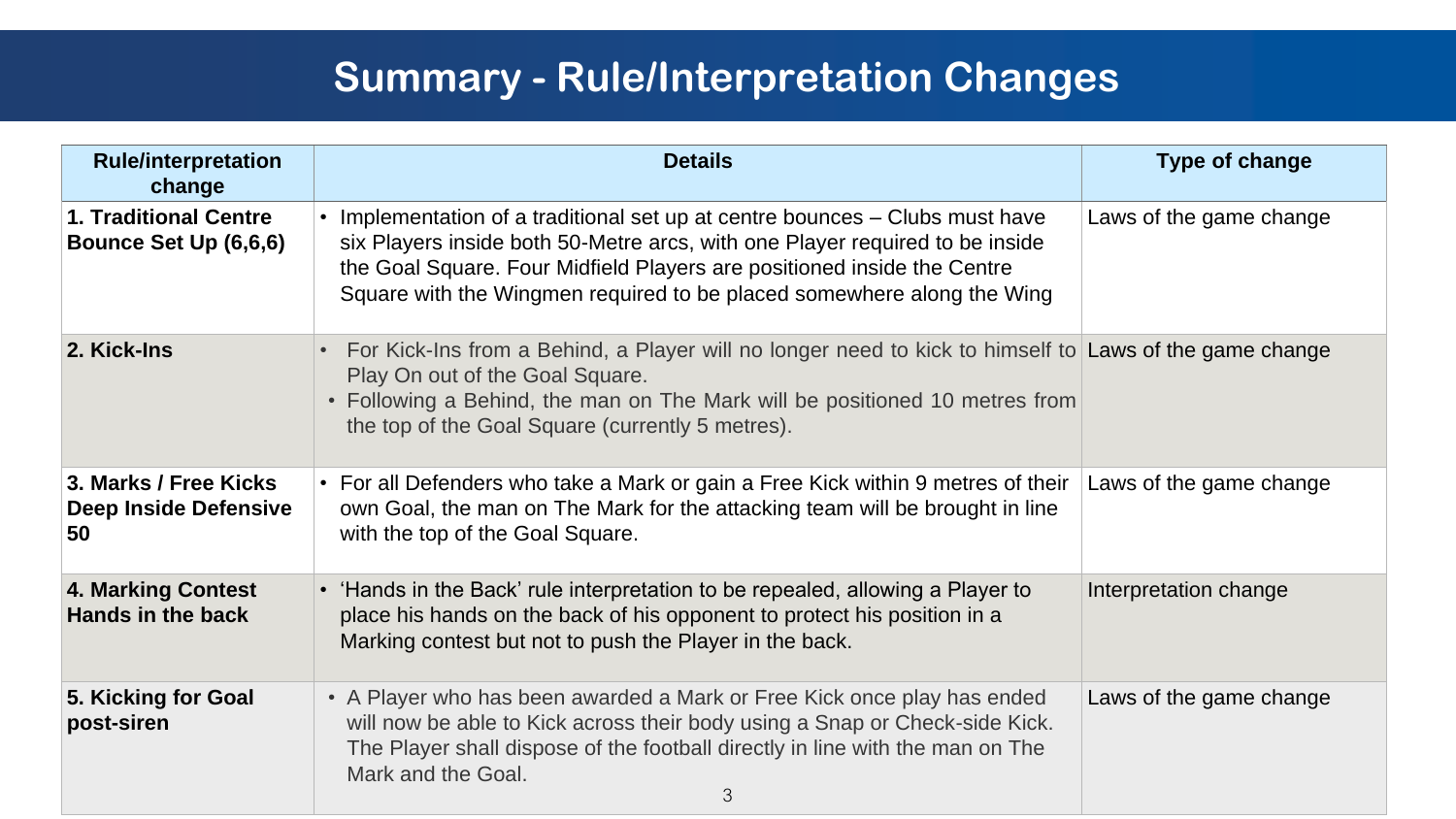| <b>Rule/interpretation</b><br>change           | <b>Details</b>                                                                                                                                                                                                                                                                                                                                                | <b>Type of change</b>                                                                                                                            |
|------------------------------------------------|---------------------------------------------------------------------------------------------------------------------------------------------------------------------------------------------------------------------------------------------------------------------------------------------------------------------------------------------------------------|--------------------------------------------------------------------------------------------------------------------------------------------------|
| 6.50-Metre Penalty                             | • Stricter on the infringing player, allowing the Player with the ball to advance Laws of the game change<br>The Mark by 50 metres without the infringing player delaying the game.<br>. In addition, the Player with the Football will be able to play on during the<br>advancement of the 50-Metre Penalty.                                                 |                                                                                                                                                  |
| 7. Ruck Contests -<br><b>Prior Opportunity</b> | • A Ruck Player who takes possession of the Football while contesting a<br>bounce or throw up by a field Umpire or a boundary throw in by a boundary<br>Umpire, will not be regarded as having had Prior Opportunity. Where there<br>is uncertainty over who is the designated Ruck, the Ruck for each Team will<br>continue to nominate to the field Umpire. | Laws of the game change                                                                                                                          |
| 8. Umpire Contact at<br><b>Centre Bounces</b>  | • Players will be prohibited from setting up behind the Umpire at each Centre Interpretation change<br>Bounce.                                                                                                                                                                                                                                                |                                                                                                                                                  |
| 9. Runners and Water<br><b>Carriers</b>        | • Team Runners may only enter the Playing Surface once a goal has been<br>kicked and must exit the Playing Surface before play Recommences.<br>• Water Carriers are not permitted to enter the Playing Surface during live<br>play.                                                                                                                           | AFL regulation change<br>(not in laws of the game)<br>It is not expected that this<br>change is to be introduced at<br>community football level. |

#### **Summary - Rule/Interpretation Changes**

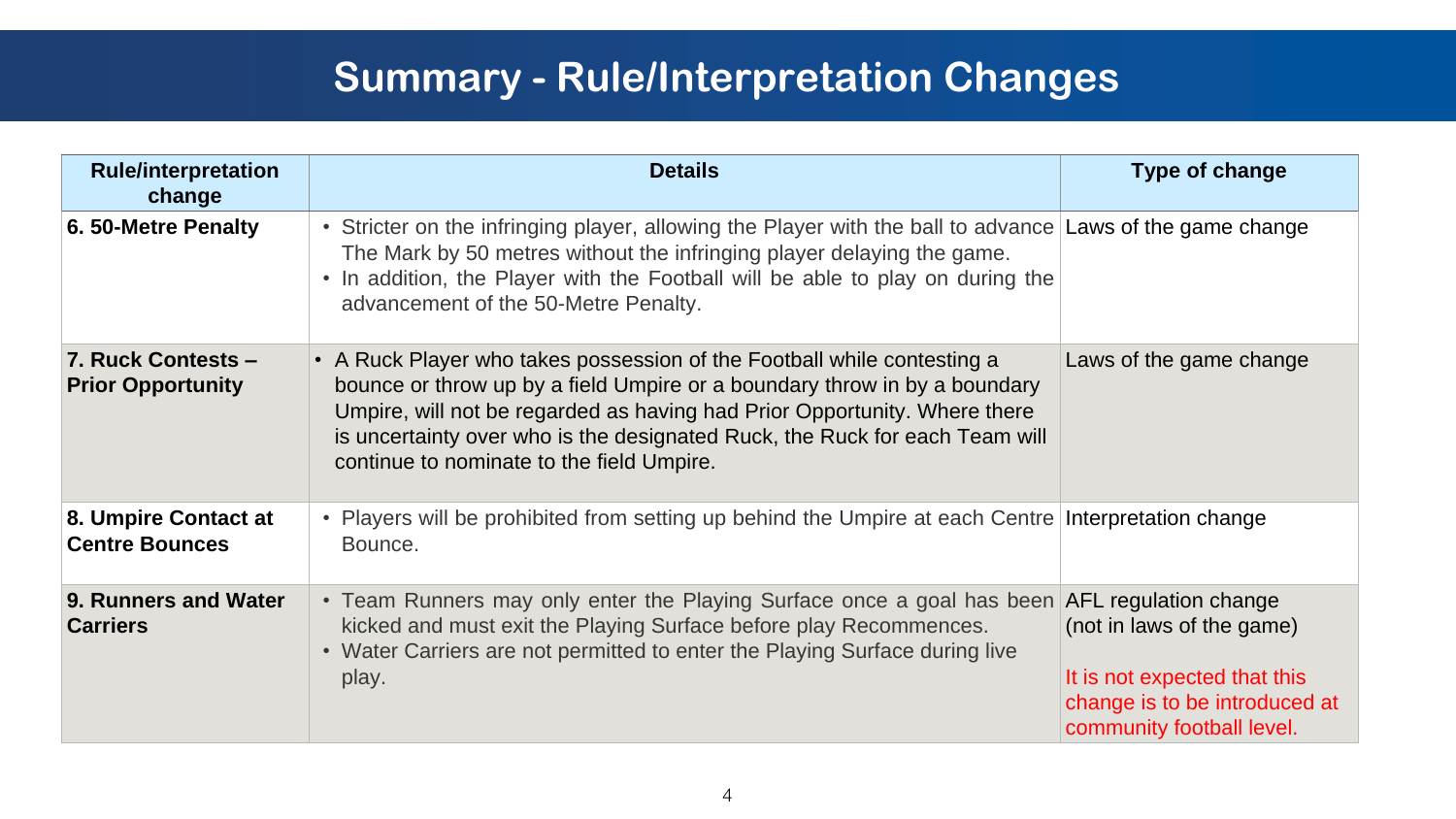

# **1. Traditional Centre Bounce Set Up (6,6,6)**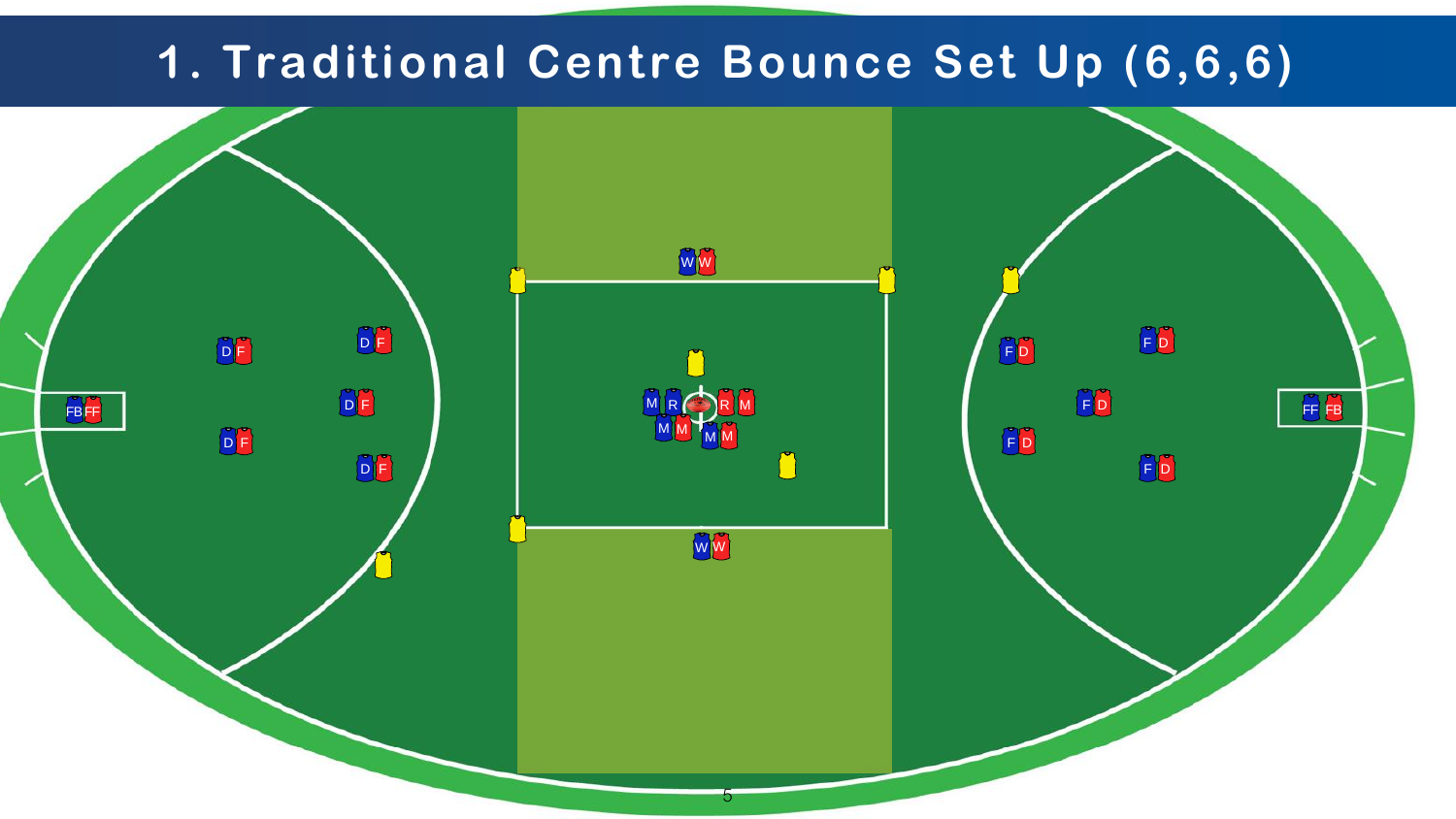# **1. Traditional CB Set Up (6,6,6) - Adjudication**





- Play will begin once all players are in starting positions
- Umpires will work with players during the break post goal
- Umpires can pay a "delay of game free kick" if a team is inconsistent in getting into position (this will happen after a warning)
- If a team "intentionally" sets up an extra number in an area umpires will pay a free kick and 50m penalty
- Free kicks will still be paid if players breach the line prior to the bounce

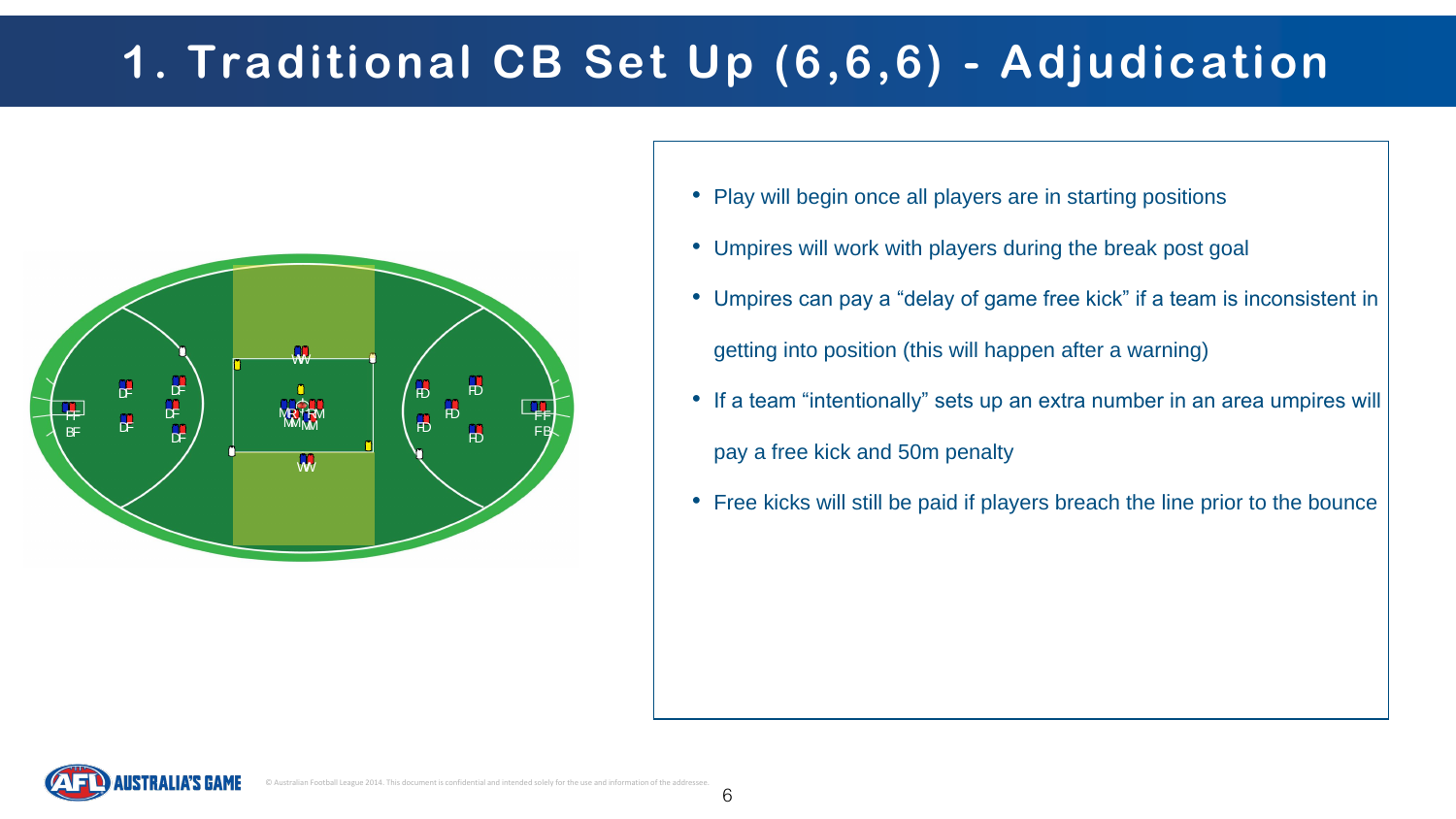# **2. Kick In**





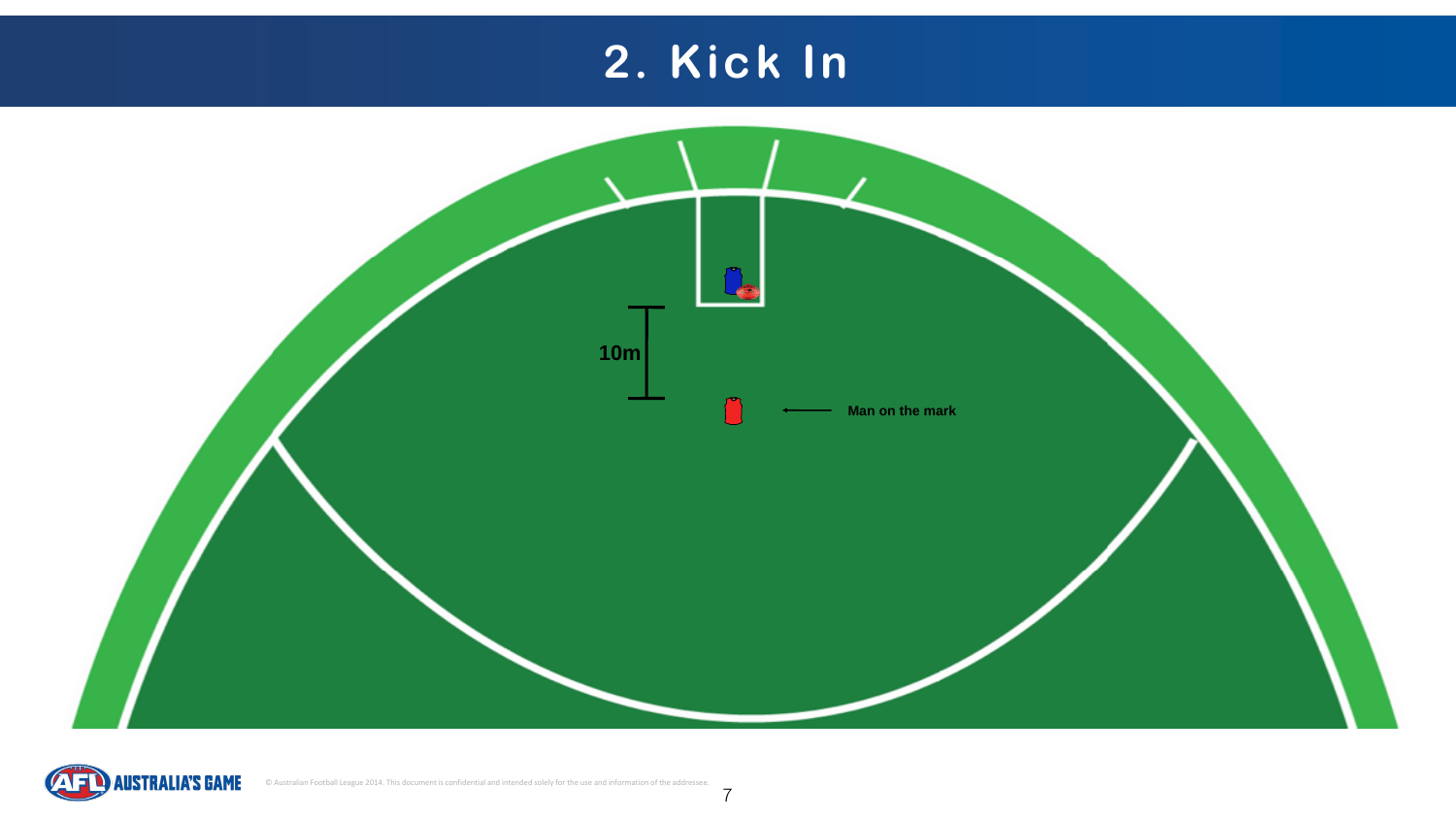#### **2. Kick In - Protected Area**



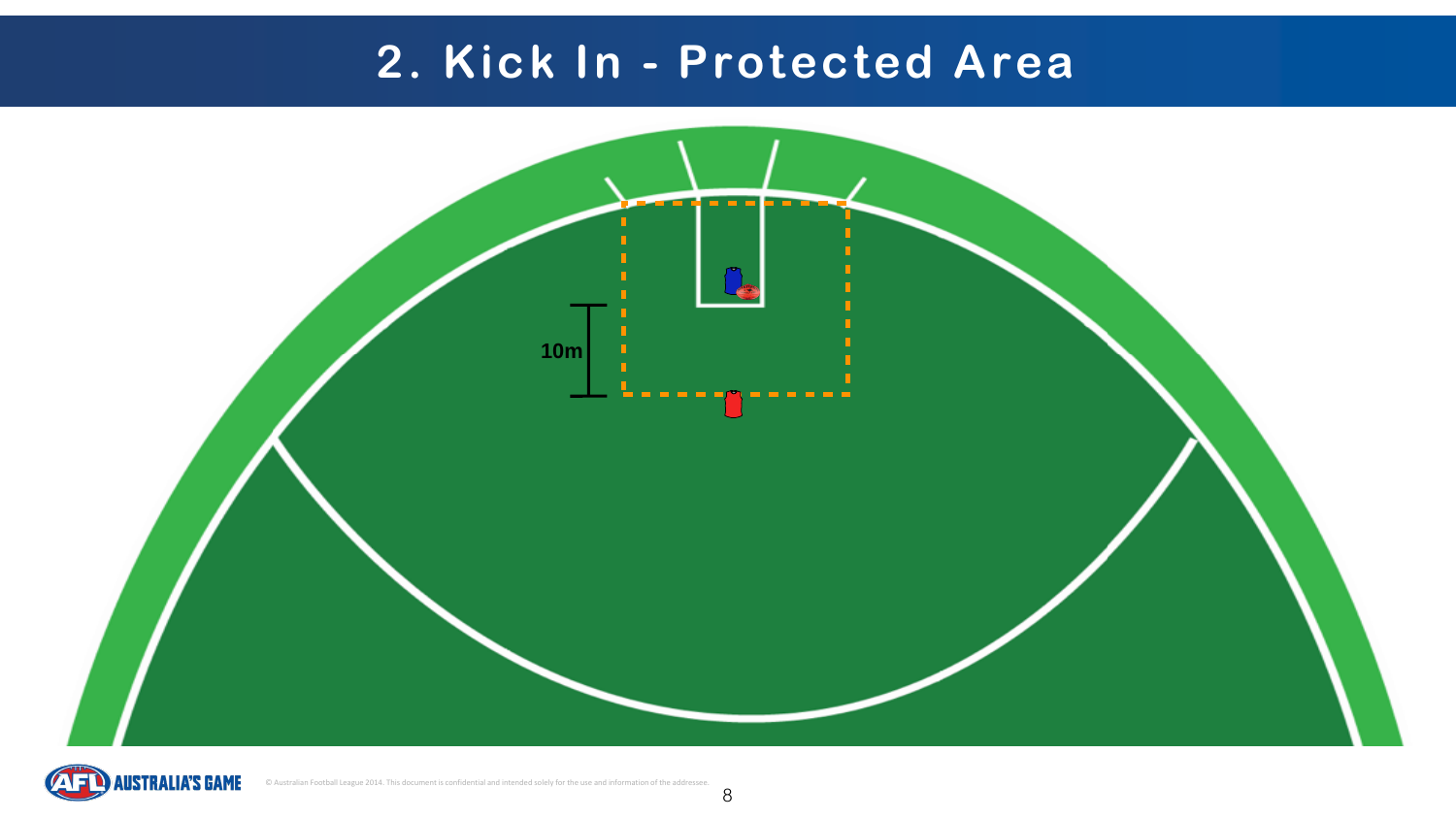# **2. Kick In - Adjudication**





- Man on the mark to be at 10m from top of square
- Must start with both feet in the square
- Player does not need to kick to himself to play on out of the square
- Can not handball out of the square (must play on first)

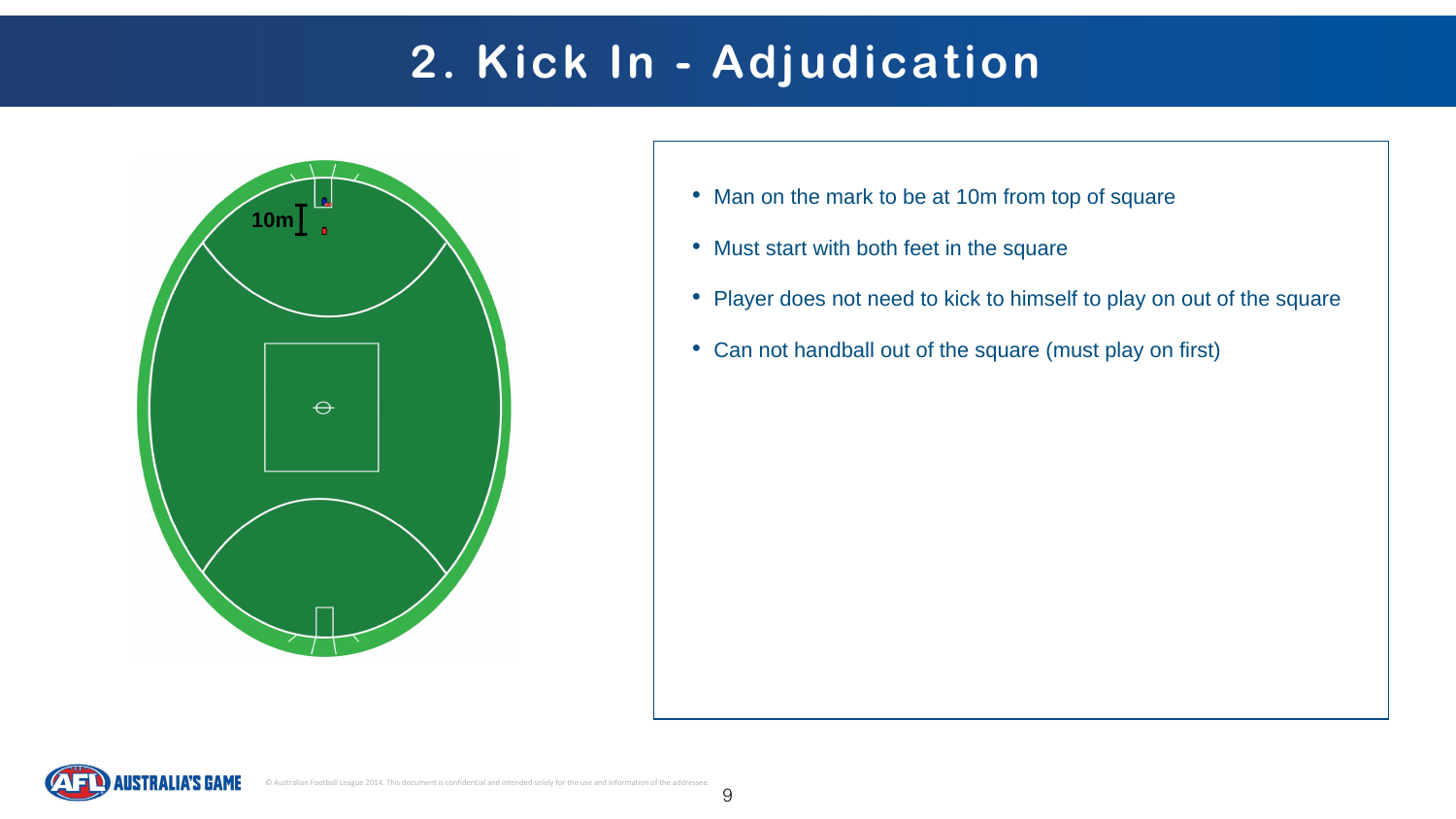### **3. Marks/Free Kicks - Deep Inside Defensive 50**



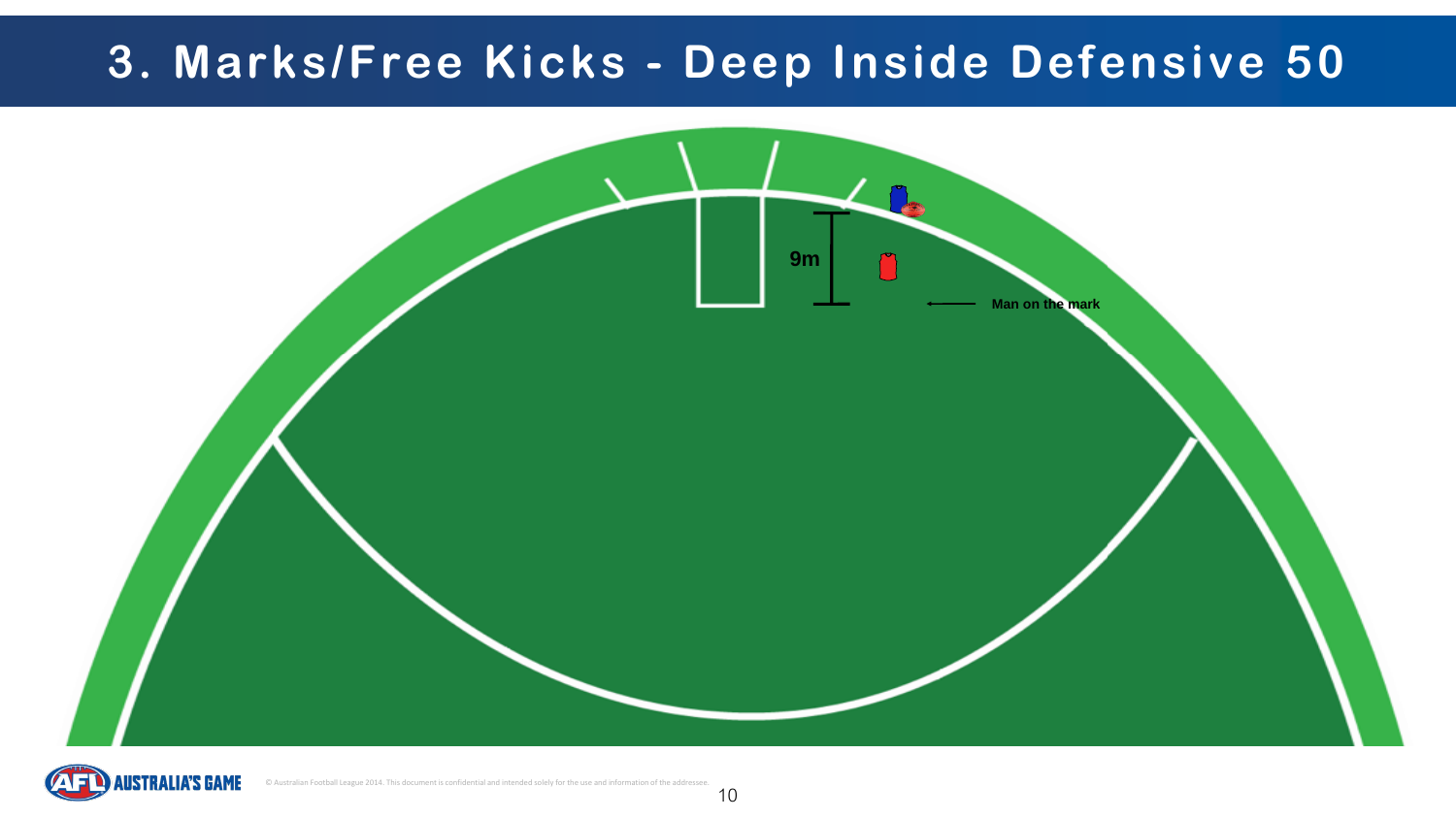



## **3. Marks/Free Kicks – Deep Inside Defensive 50**

- **9m •** The player standing the mark must be positioned 9m from the goal line (use the top of the square as a reference)
	- Normal man on the mark rules will apply
	- Umpires will communicate as best they can with players

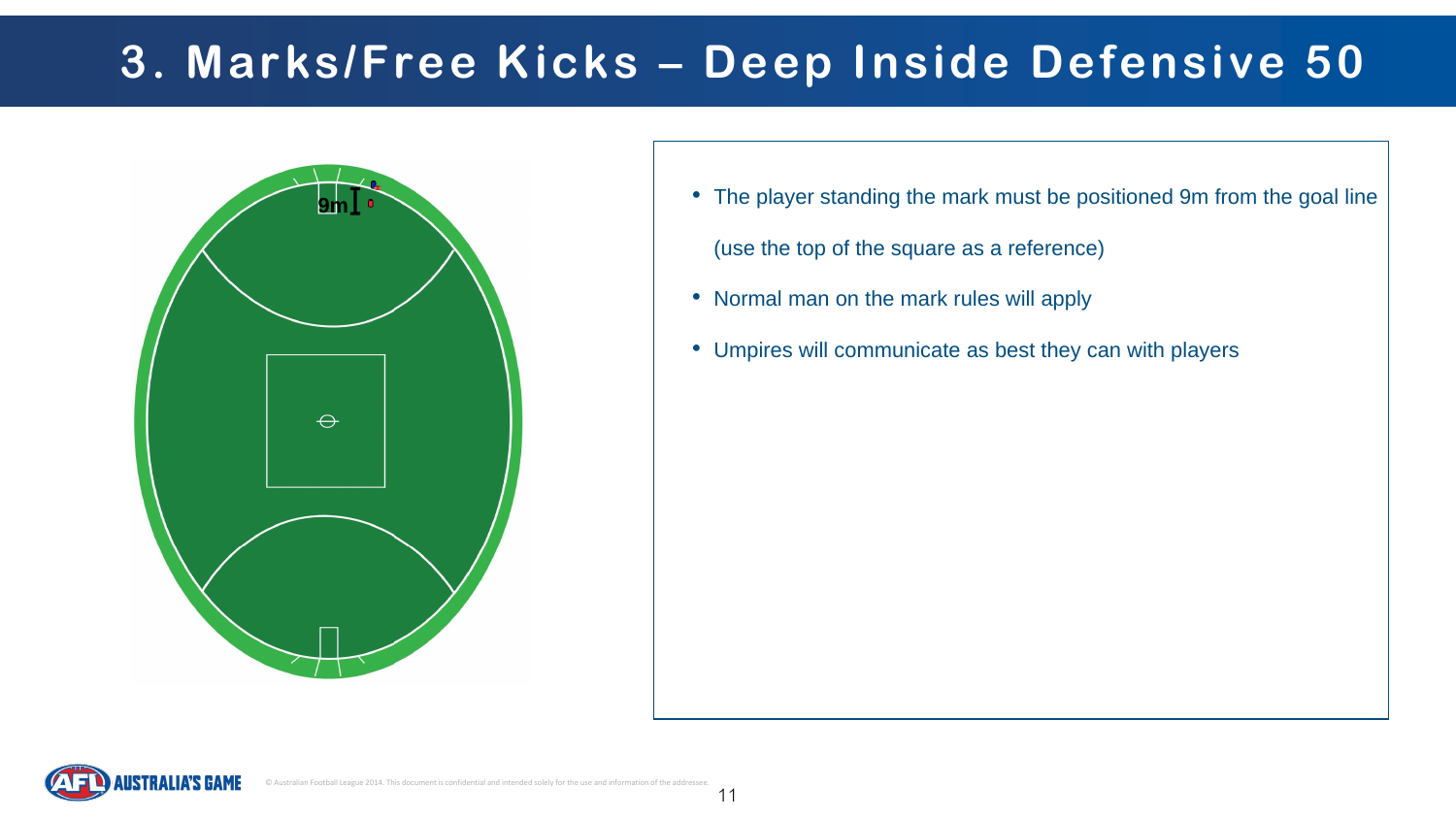## **4. Hands in the back**





- Players allowed to use HITB to maintain position
- Free kicks will be paid for pushes, bumps, blocks, holds or deliberate interference with the arms of an opposition player in marking contests

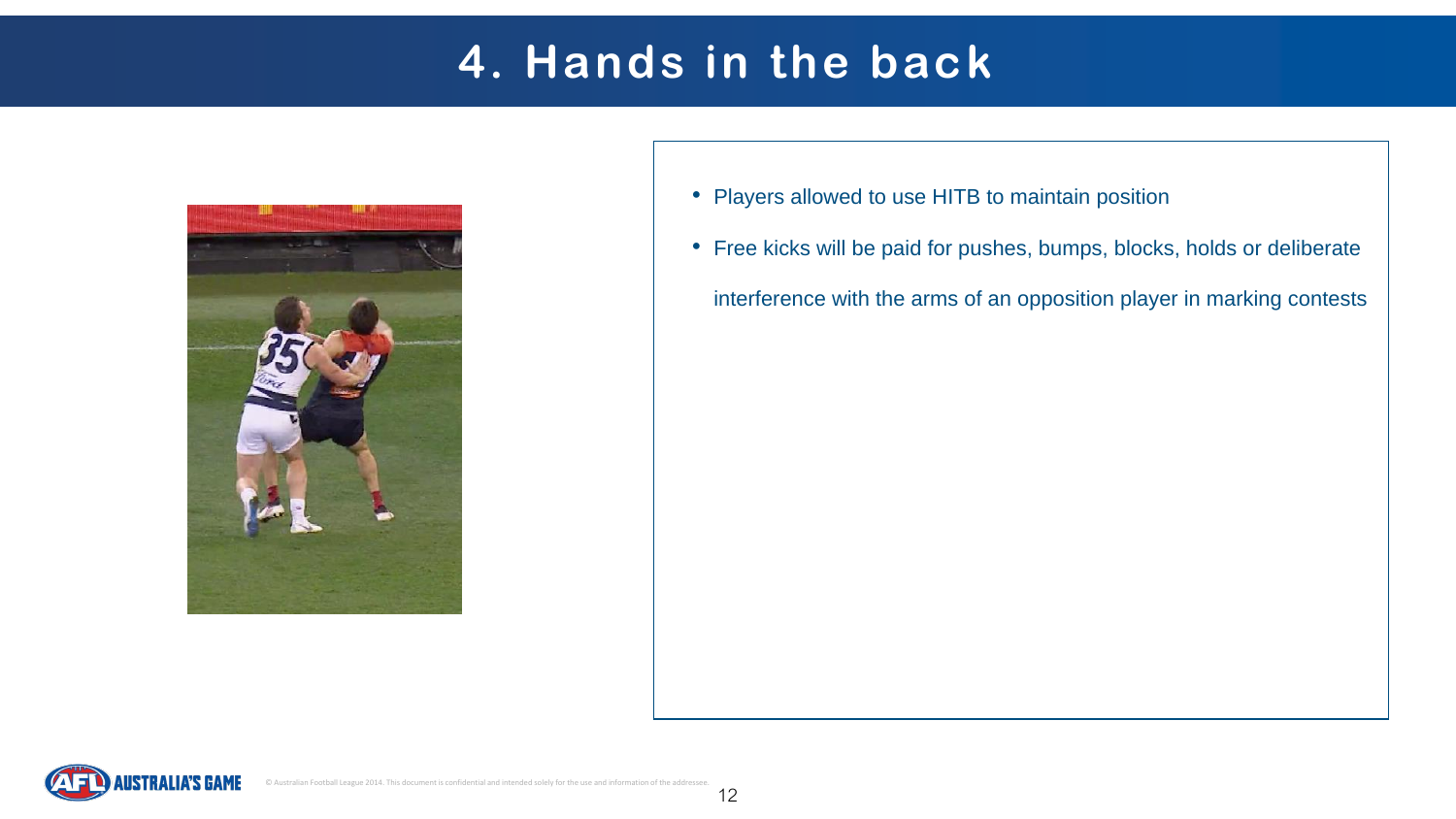



- Player can initially be set up off his line but must kick the ball in line with the mark and goal
- If a player kicks from over the line the ball will be called dead

## **5. Kicks for Goal Post Siren**

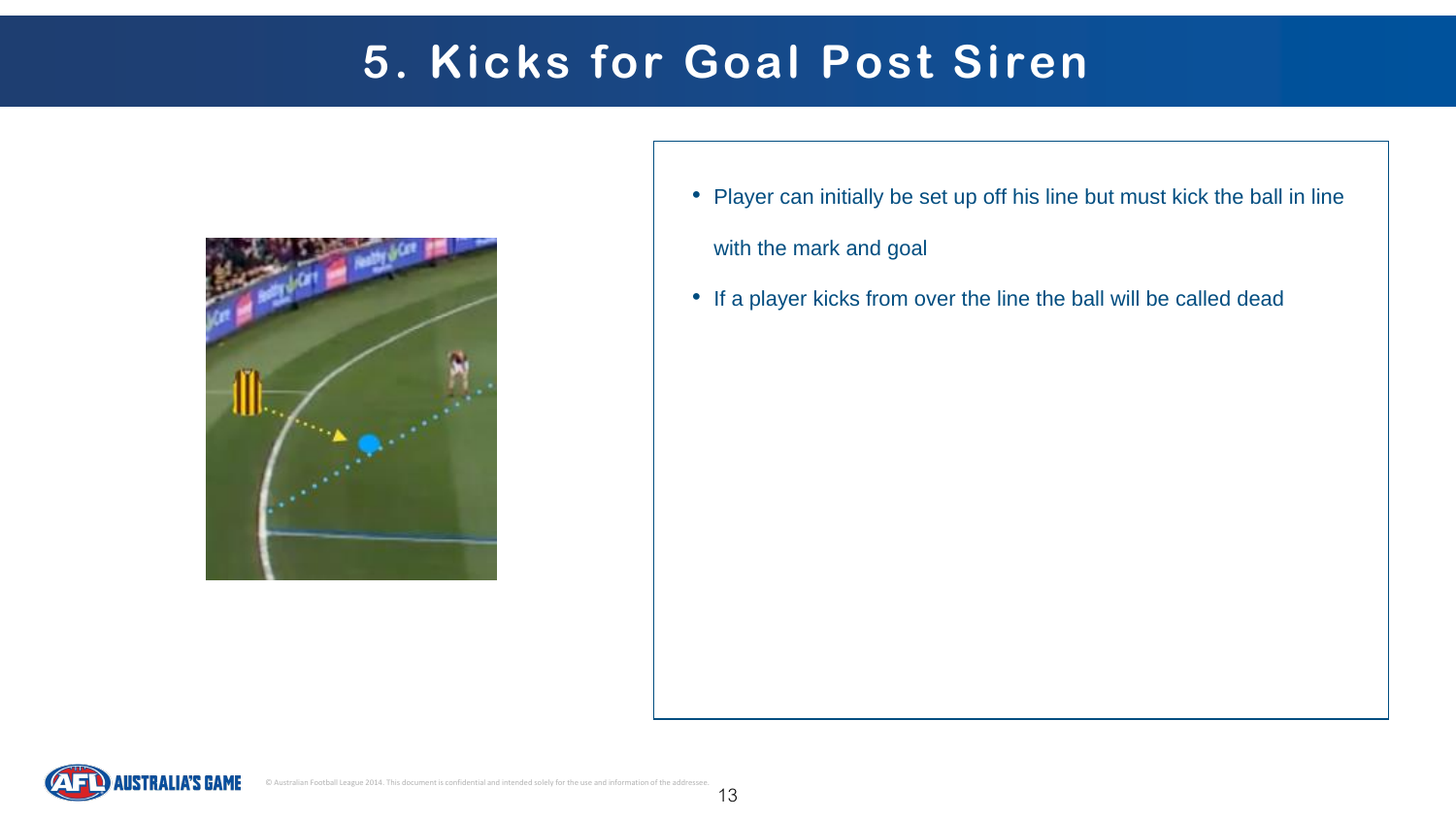## **6. 50m Penalty**





- Player is allowed to play on at any stage
- No player can man the mark if they are behind the player with the ball
- The infringing player is encouraged to run with umpire to the advanced mark
- Opposition players need to stay out of the moving protected area

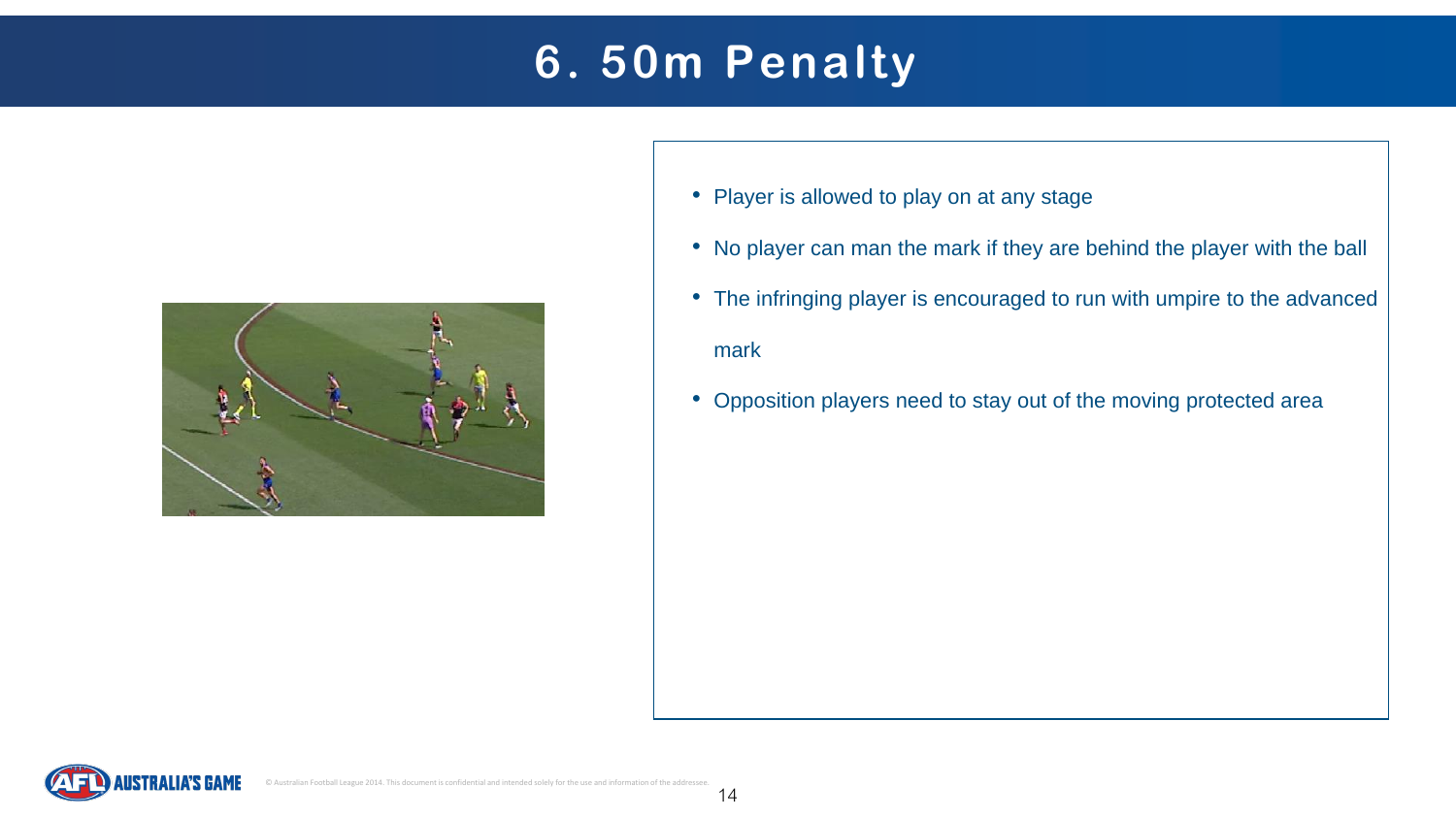- Taking possession out of the ruck will not be considered prior opportunity
- The current holding the ball rule will apply

# **7. Ruck Contest – Prior Opportunity**